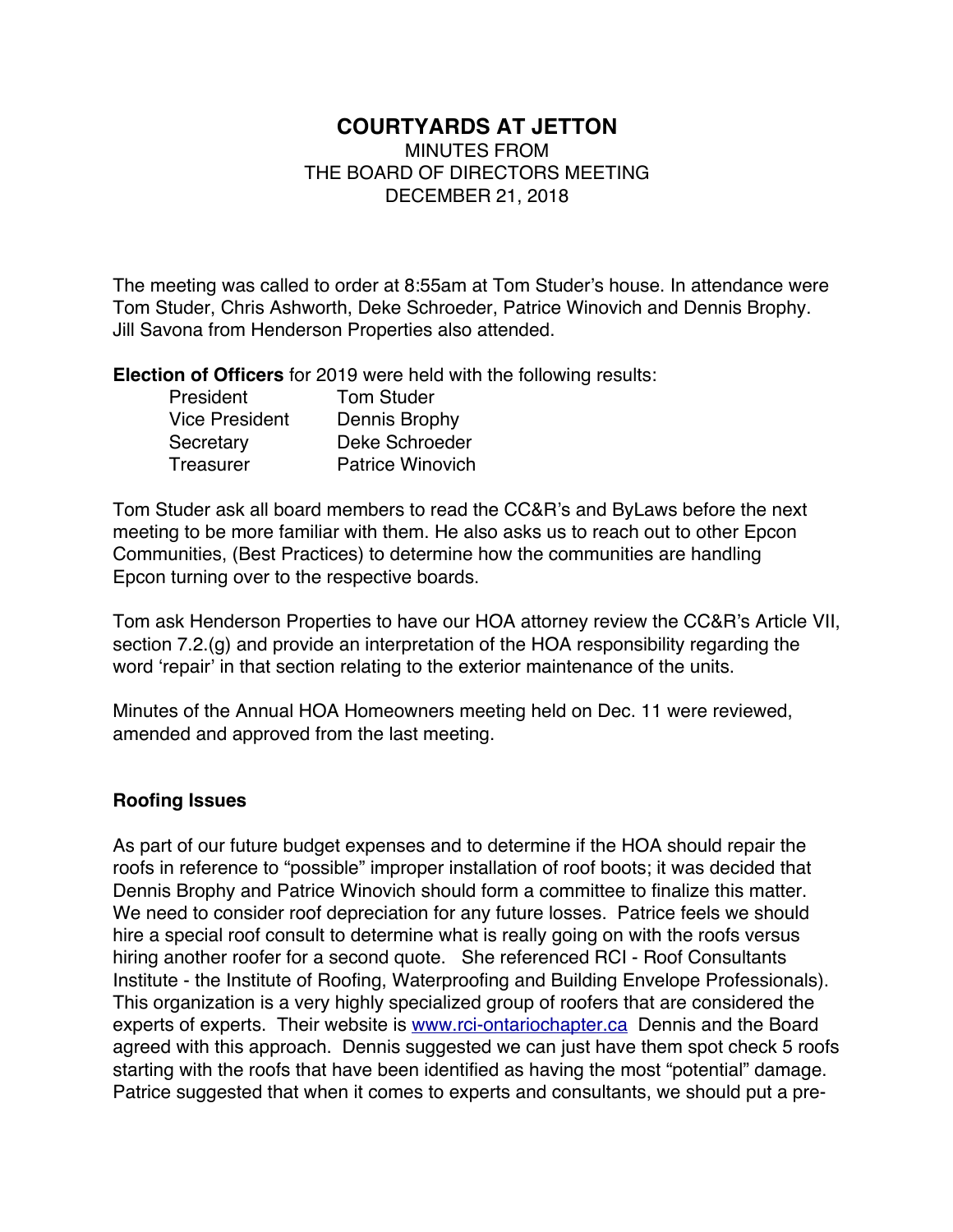determined amount on these expenses so we can make sure they don't become run away budget items. A motion was brought up to budget \$300.00 for Dennis Brophy and Patrice Winovich to spot check the roofs. Motion passed.

# **2019 Budget**

We had a lengthy discussion about the proposed budget and went item by item on expenses that have already been incurred. We need to also consider the potential for even more expenses that we have not accounted for and could be incurred due to some large projected expenses. These items include the roofs, the capital reserve fund, the irrigation system and the sewers.

We have a shortfall to make up for and Patrice suggested that we perhaps have a special assessment rather than raising the monthly dues. If we want to consider a special assessment, we would need to call a special meeting within 30 days and notify homeowners of the special meeting. We will need 2/3 of the community to vote yes on a special assessment for it to pass. The increase is needed to cover our 2018 overage and prepare for projected 2019 expenses.

# **Special Motion**

Tom made a motion to call a special meeting and to vote on a revised budget for 2019. The motion read as follows:

Proposal A will ask the community to vote and keep the monthly HOA dues at the current \$295.00 and collect a special assessment of \$354.00 on each homeowner to fully fund the proposed budget.

### OR

Proposal B - if Proposal A is not adopted, then the members of the community will be asked to vote on a Proposal to a raise the current monthly HOA dues by 10% as outlined in our by-laws. This means we would increase the monthly dues from \$295.00 per month to \$324.50. Proposal B budget shall be deemed ratified unless rejected at the meeting by Owners of at least 90% of the total number of Lots subject to the Declaration.

Tom said he would agree to this if Patrice conducted the presentation. Patrice accepted the challenge to conduct the presentation to homeowners at the special meeting.

Jill Savona will double check the by-laws as to how we need to conduct the meeting; proxies will need to be drafted. Patrice asked that the proxies not have the legalese language at the top, but rather on the bottom of the proxy. The previous proxies were confusing to some homeowners and they did not know what they were voting for.